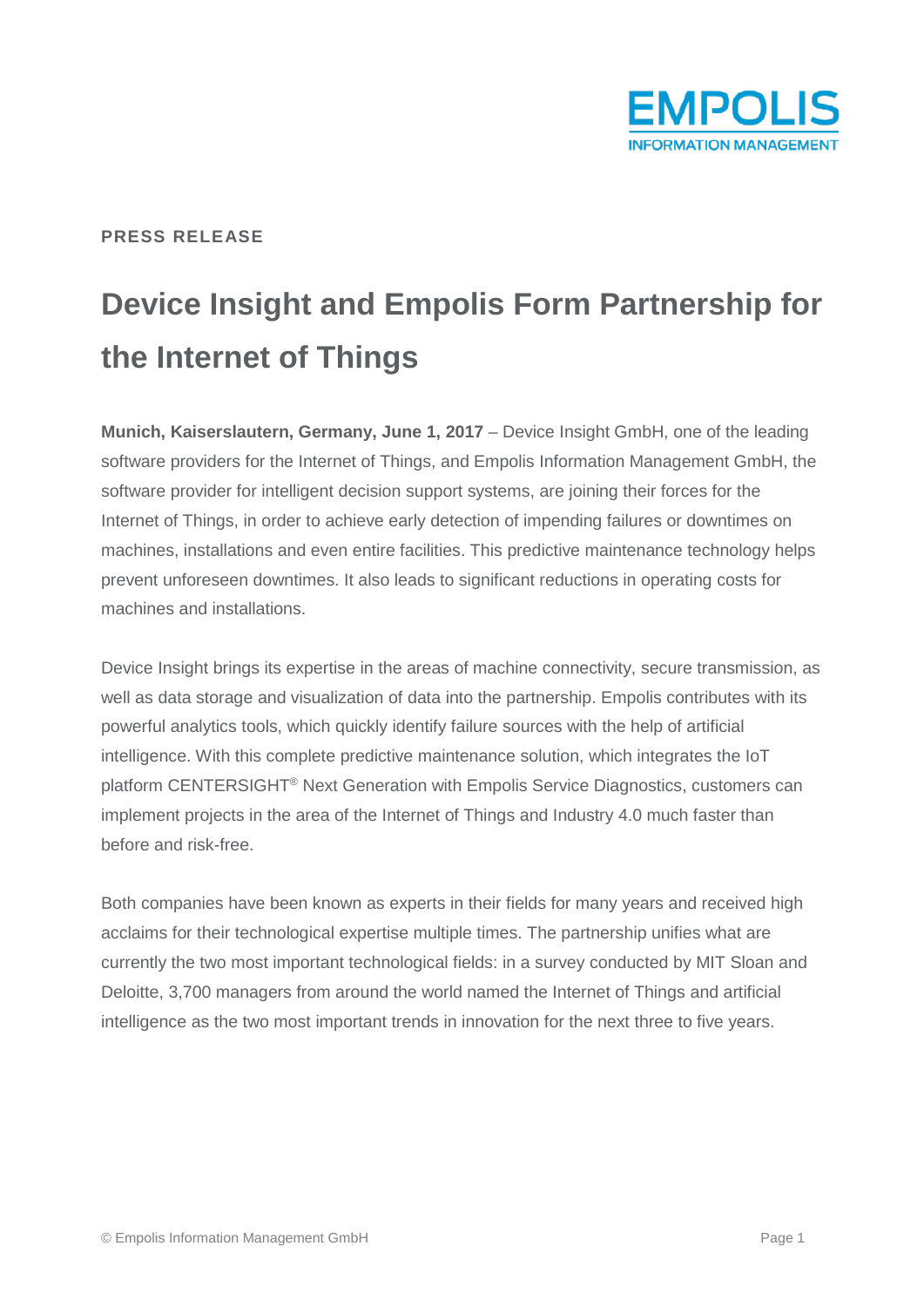

## **About Device Insight**

Device Insight was founded in 2003 and is one of the leading software providers for IoT platforms. The company's flagship product is the IoT platform CENTERSIGHT®, which supports the creation of global networks that link machines, vehicles, installations and devices and provides features such as data capture, data analytics, reporting, remote service and alerts. In over 15 countries, Device Insight operates with large-scale enterprises, as well as small and medium-sized customers from the fields of mechanical engineering, HVAC, commercial vehicles, vending, transport, energy and connected homes. The services offered by Device Insight span a range of activities, including business case analysis, implementation and secure IT operations. Device Insight provides long-term support to its customers in the realization of IoT projects and offers expertise as a full-range supplier on all components of the IoT ecosystem. The company was listed in five categories of the Experton Group "Industry 4.0/Internet of Things Vendor Benchmark 2017" and was named "Industry 4.0/IoT Leader Germany" in the fields "Industrial Big Data Analytics", "Industrial Big Data Dashboards/Visualization", "IoT Logistics" and "IoT Smart Building Energy Management".

### **Contact**

Julia Diesing Head of Marketing & PR Device Insight GmbH Willy-Brandt-Platz 6 D-81829 München Tel.: +49 89 45 45 448-19 *[julia.diesing@device-insight.com](mailto:julia.diesing@device-insight.com) www.device-insight.com*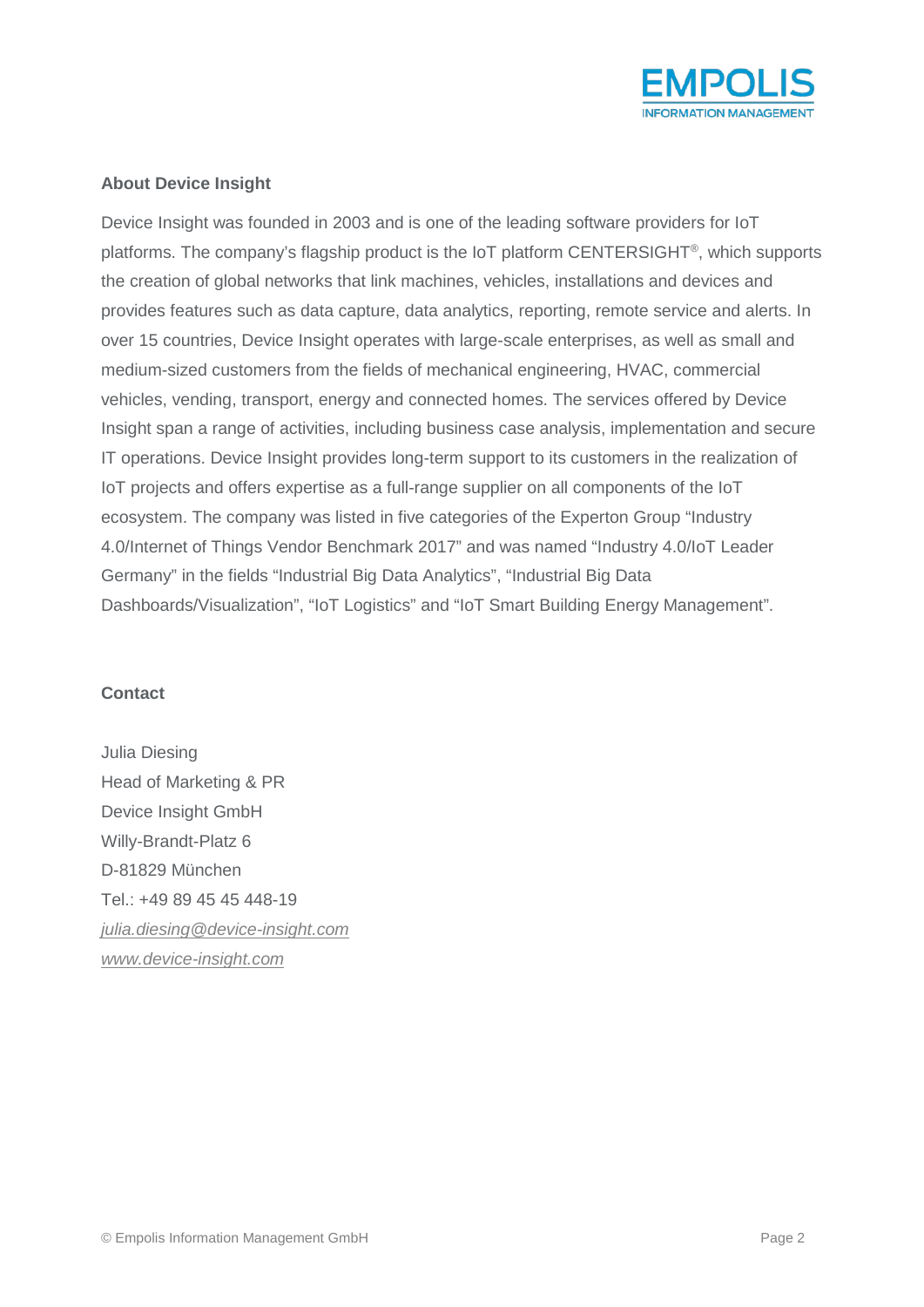

## **About Empolis**

Empolis is the leading provider of Smart Information Management software for comprehensive creation, management, analysis, intelligent processing and provision of all information relevant to a business processes. The Empolis approach combines knowledge with content management, according to the motto "DECIDE.RIGHT.NOW."

Numerous awards underscore this: Empolis was voted in first place by "BigData-Insider.de" readers as "IT Company of the Year 2016" in the "Analytics" category and has been named multiple times in EContent's list of the "100 Top Companies in the Digital Content Industry", in "KMWorld's 100 Companies That Matter In Knowledge Management", and in "DBTA 100: The Companies That Matter Most in Data". Additionally, Empolis Smart Cloud is one of DBTA magazine's "Trend-Setting Products in Data for 2016".

The Empolis Smart Cloud was selected by both US magazines, DBTA and KMWorld, as "Trend-Setting Product". Furthermore, Empolis was named "Big Data Leader Germany" four consecutive times by the market analyst Experton Group, as well as "Industry 4.0/IoT Leader Germany 2017" in the independent vendor comparison "I4.0/IoT Vendor Benchmark" in the category "Industrial Big Data Analytics". In addition, Empolis was distinguished as "Cloud Vendor Benchmark Leader Germany 2016" in the area of "Big Data Analytics as a Service" and the US magazine, TMCnet, decorated the Cloud Connector, "Empolis Box", with the "2016 Big Data As-a-Service Excellence Award".

Many notable national and international companies and public sector institutions rely on Empolis solutions, based on more than 25 years of industry and process experience. Currently, around 500 Empolis installations exist around the world, and nearly 620,000 professional users rely on Empolis solutions on a daily basis to serve approximately 34 million end customers.

Empolis acts as a driving force in the development of innovative products and industry standards, participating in national and international research and development projects. Empolis is also an associate of the DFKI (German Research Center for Artificial Intelligence) and a member of the Fraunhofer IAIS (Institute for Intelligent Analysis and Information Systems) advisory board.

#### *www.empolis.com*